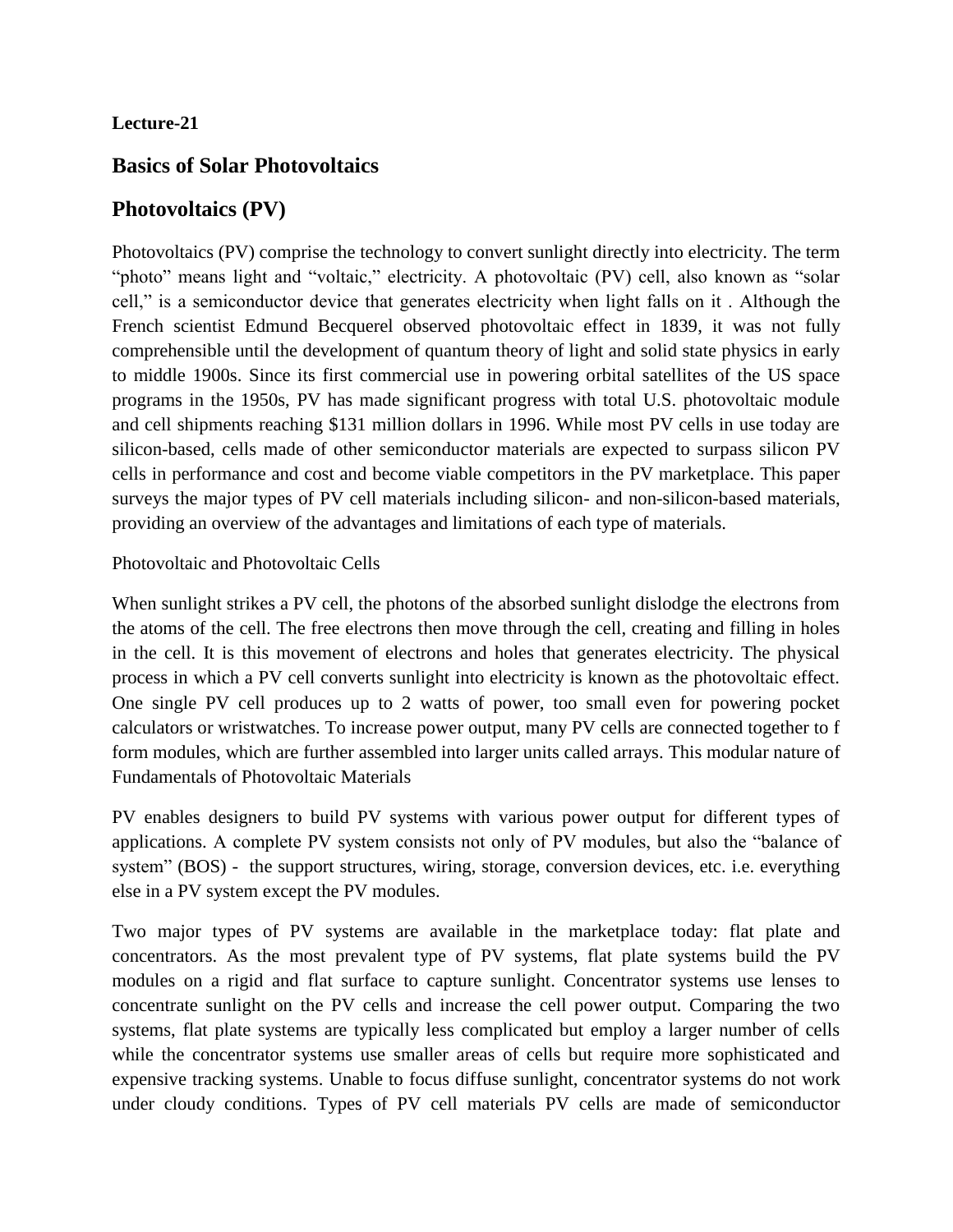materials. The major types of materials are crystalline and thin films, which vary from each other in terms of light absorption efficiency, energy conversion efficiency, manufacturing technology and cost of production. The rest of the paper discusses the characteristics, advantages and limitations of these two major types of cell materials.

#### **Converting Photons to Electrons**

The solar cells that you see on calculators and satellites are photovoltaic cells or modules (modules are simply a group of cells electrically connected and packaged in one frame). Photovoltaics, as the word implies (photo  $=$  light, voltaic  $=$  electricity), convert sunlight directly into electricity. Once used almost exclusively in space, photovoltaics are used more and more in less exotic ways. They could even power our houses.

Photovoltaic (PV) cells are made of special materials called semiconductors such as silicon, which is currently the most commonly used. In fact, Over 95% of the solar cells produced worldwide are composed of the semiconductor material silicon (Si). Basically, when light strikes the cell, a certain portion of it is absorbed within the semiconductor material. This means that the energy of the absorbed light is transferred to the semiconductor. The energy knocks electrons loose, allowing them to flow freely. PV cells also all have one or more electric fields that act to force electrons freed by light absorption to flow in a certain direction. This flow of electrons is a current, and by placing metal contacts on the top and bottom of the PV cell, we can draw that current off to use externally. For example, the current can power a calculator. This current, together with the cell's voltage (which is a result of its built-in electric field or fields), defines the power (or wattage) that the solar cell can produce.

# **1. Crystalline Materials**

## **1.1 Single-crystal silicon**

Single-crystal silicon cells are the most common in the PV industry. The main technique for producing single-crystal silicon is the Czochralski (CZ) method. High-purity polycrystalline is melted in a quartz crucible. A single-crystal silicon seed is dipped into this molten mass of polycrystalline.

#### **Fundamentals of Photovoltaic Materials**

Slowly from the melt, a single-crystal ingot is formed. The ingots are then sawed into thin wafers about 200-400 micrometers thick (1 micrometer  $= 1/1,000,000$  meter). The thin wafers are then polished, doped, coated, interconnected and assembled into modules and arrays. A single-crystal silicon has a uniform molecular structure. Compared to non-crystalline materials, its high uniformity results in higher energy conversion efficiency is the ratio of electric power produced by the cell to the amount of available sunlight power i.e. power-out divided by power-in. The higher a PV cell's conversion efficiency, the more electricity it generates for a given area of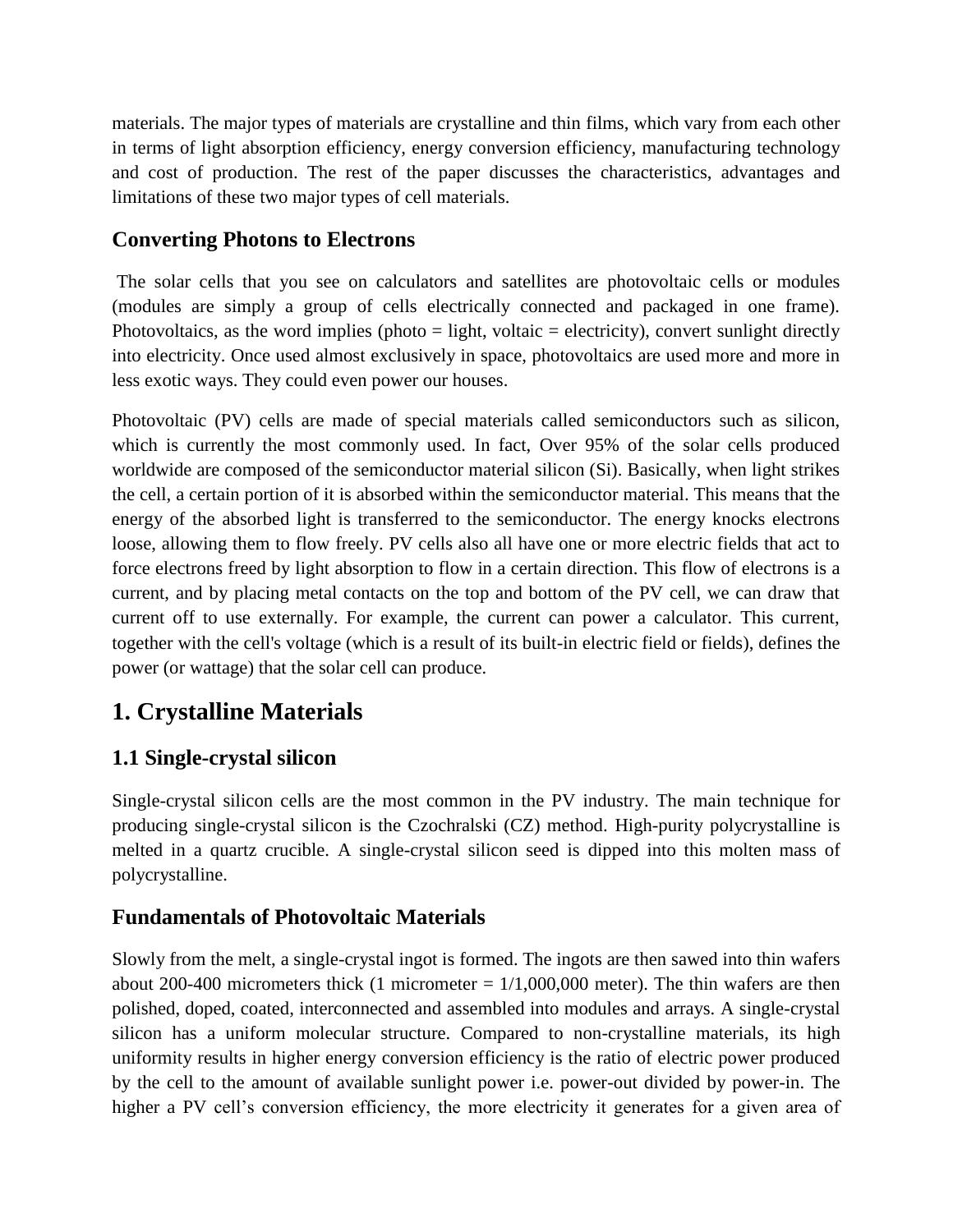exposure to the sunlight. The conversion efficiency for single-silicon commercial modules ranges between 15-20%. Not only are they energy efficient, single-silicon modules are highly reliable for outdoor power applications. The average price for single-crystal modules is \$3.97 per peak watt in 1996. (Renewable Energy Annual 1997). About half of the manufacturing cost comes from wafering, a time-consuming and costly batch process in which ingots are cut into thin wafers with a thickness no less than 200 micrometers thick. If the wafers are too thin, the entire wafer will break in wafering and subsequent processing. Due to this thickness requirement, a PV cell requires a significant amount of raw silicon and half of this expensive material is lost as sawdust in wafering.

## **1.2 Polycrystalline silicon**

Consisting of small grains of single-crystal silicon, polycrystalline PV cells are less energy efficient than single-crystalline silicon PV cells. The grain boundaries in polycrystalline silicon hinder the flow of electrons and reduce the power output of the cell. The energy conversion efficiency for a commercial module made of polycrystalline silicon ranges between 10 to 14%. A common approach to produce polycrystalline silicon PV cells is to slice thin wafers from blocks of cast polycrystalline silicon. Another more advanced approach is the "ribbon growth" method in which silicon is grown directly as thin ribbons or sheets with the approach thickness for making PV cells. Since no sawing is needed, the manufacturing cost is lower. The most commercially developed ribbon growth approach is EFG (edge-defined film-fed growth). Compared to single-crystalline silicon, polycrystalline silicon material is stronger and can be cut into one-third the thickness of single-crystal material. It also has slightly lower wafer cost and less strict growth requirements. However, their lower manufacturing cost is offset by the lower cell efficiency. The average price for a polycrystalline module made from cast and ribbon is \$3.92 per peak watt in 19962, slightly lower than that of a single-crystal module.

## **1.3 Gallium Arsenide (GaAs)**

A compound semiconductor made of two elements: gallium (Ga) and arsenic (As), GaAs has a crystal structure similar to that of silicon. An advantage of GaAs is that it has high level of light absorptivity. To absorb the same amount of sunlight, GaAs requires only a layer of few micrometers thick while crystalline silicon requires a wafer of about 200-300 micrometers thick.3 Also, GaAs has a much higher energy conversion efficiency than crystal silicon, reaching about 25 to 30%.Its high resistance to heat makes it an ideal choice for concentrator systems in which cell temperatures are high. GaAs is also popular in space applications where strong resistance radiation damage and high cell efficiency are required. The biggest drawback of GaAs PV cells is the high cost of the single-crystal substrate that GaAs is grown on. Therefore it is most often used in concentrator systems where only a small area of GaAs cells is needed.

# **2 . Thin Film Materials**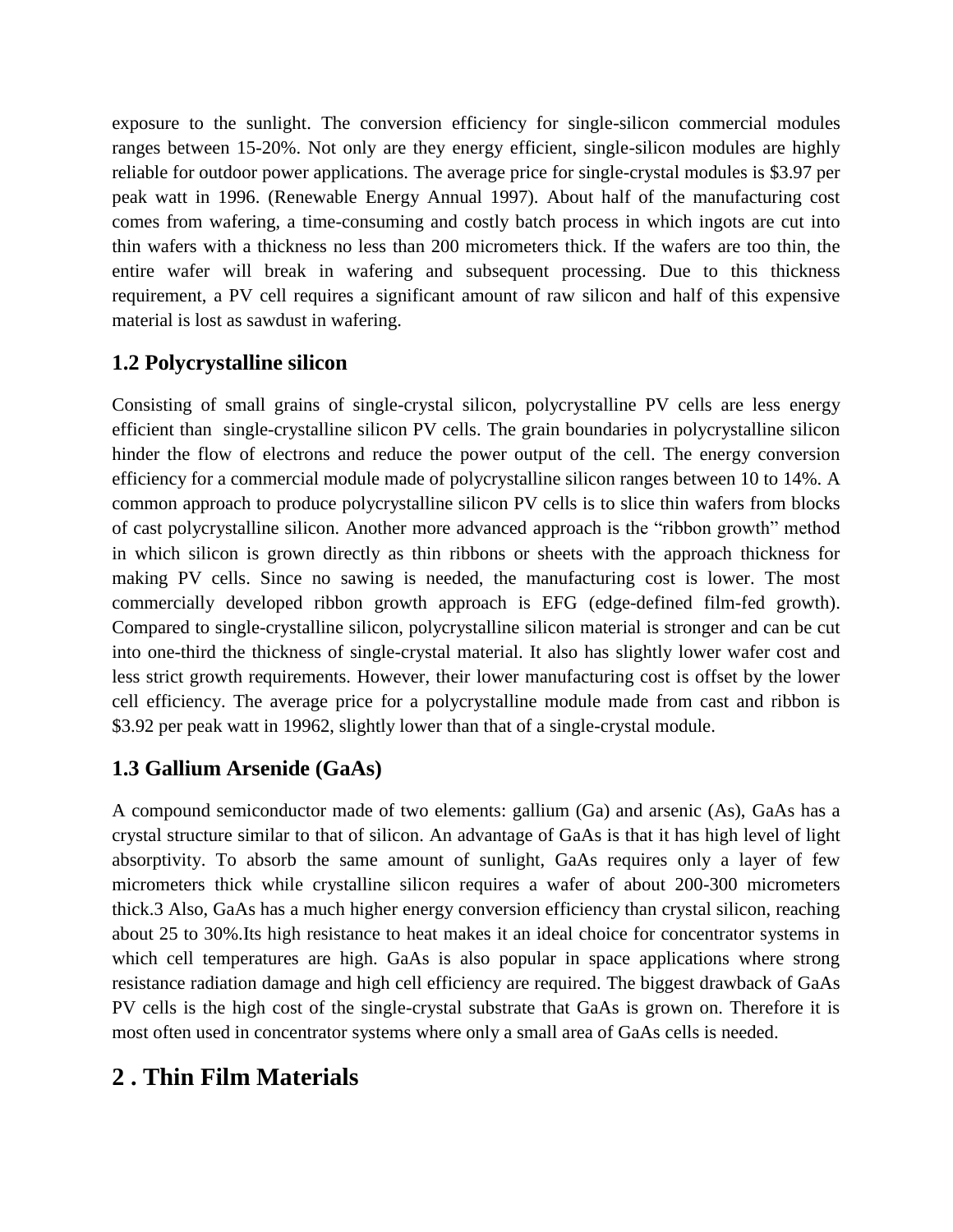In a thin-film PV cell, a thin semiconductor layer of PV materials is deposited on low-cost supporting layer such as glass, metal or plastic foil. Since thin-film materials have higher light absorptivity than crystalline materials, the deposited layer of PV materials is extremely thin, from a few micrometers to even less than a micrometer (a single amorphous cell can be as thin as 0.3 micrometers). Thinner layers of material yield significant cost saving. Also, the deposition techniques in which PV materials are sprayed directly onto glass or metal substrate are cheaper. So the manufacturing process is faster, using up less energy and mass production is made easier than the ingot-growth approach of crystalline silicon. However, thin film PV cells suffer from poor cell conversion efficiency due to non-single crystal structure, requiring larger array areas and increasing area-related costs such as mountings. Constituting about 4% of total PV module shipments of US4, the PV industry sees great potentials of thin-film technology to achieve lowcost PV electricity. Materials used for thin film PV modules are as follows: the material, how much of the sunlight can be successfully converted into electricity is measured by the concept of energy conversion efficiency.

#### **2 . 1 Amorphous Silicon (a-Si)**

Used mostly in consumer electronic products which require lower power output and cost of production, amorphous silicon has been the dominant thin-film PV material since it was first discovered in 1974. Amorphous silicon is a non-crystalline form of silicon i.e. its silicon atoms are disordered in structure. A significant advantage of a-Si is its high light absorptivity, about 40 times higher than that of single-crystal silicon. Therefore only a thin layer of a-Si is sufficient for making PV cells (about 1 micrometer thick as compared to 200 or more micrometers thick for crystalline silicon cells). Also, a- Si can be deposited on various low-cost substrates, including steel, glass and plastic, and the manufacturing process requires lower temperatures and thus less energy. So the total material costs and manufacturing costs are lower per unit area as compared to those of crystalline silicon cells. Despite the promising economic advantages, a-Si still has two major roadblocks to overcome. One is the low cell energy conversion efficiency, ranging between 5-9%, and the other is the outdoor reliability problem in which the efficiency degrades within a few months of exposure to sunlight, losing about 10 to 15%. The average price for a a-Si module cost about \$7 per watt in 1995.5

#### **2 . 2 Cadmium Telluride (CdTe)**

As a polycrystalline semiconductor compound made of cadmium and tellurium, CdTe has a high light absorptivity level -- only about a micrometer thick can absorb 90% of the solar spectrum. Another advantage is that it is relatively easy and cheap to manufacture by processes such as high-rate evaporation, spraying or screen printing. The conversion efficiency for a CdTe commercial module is about 7%, similar to that of a-Si. The instability of cell and module performance is one of the major drawbacks of using CdTe for PV cells. Another disadvantage is that cadmium is a toxic substance. Although very little cadmium is used in CdTe modules, extra precautions have to be taken in manufacturing process.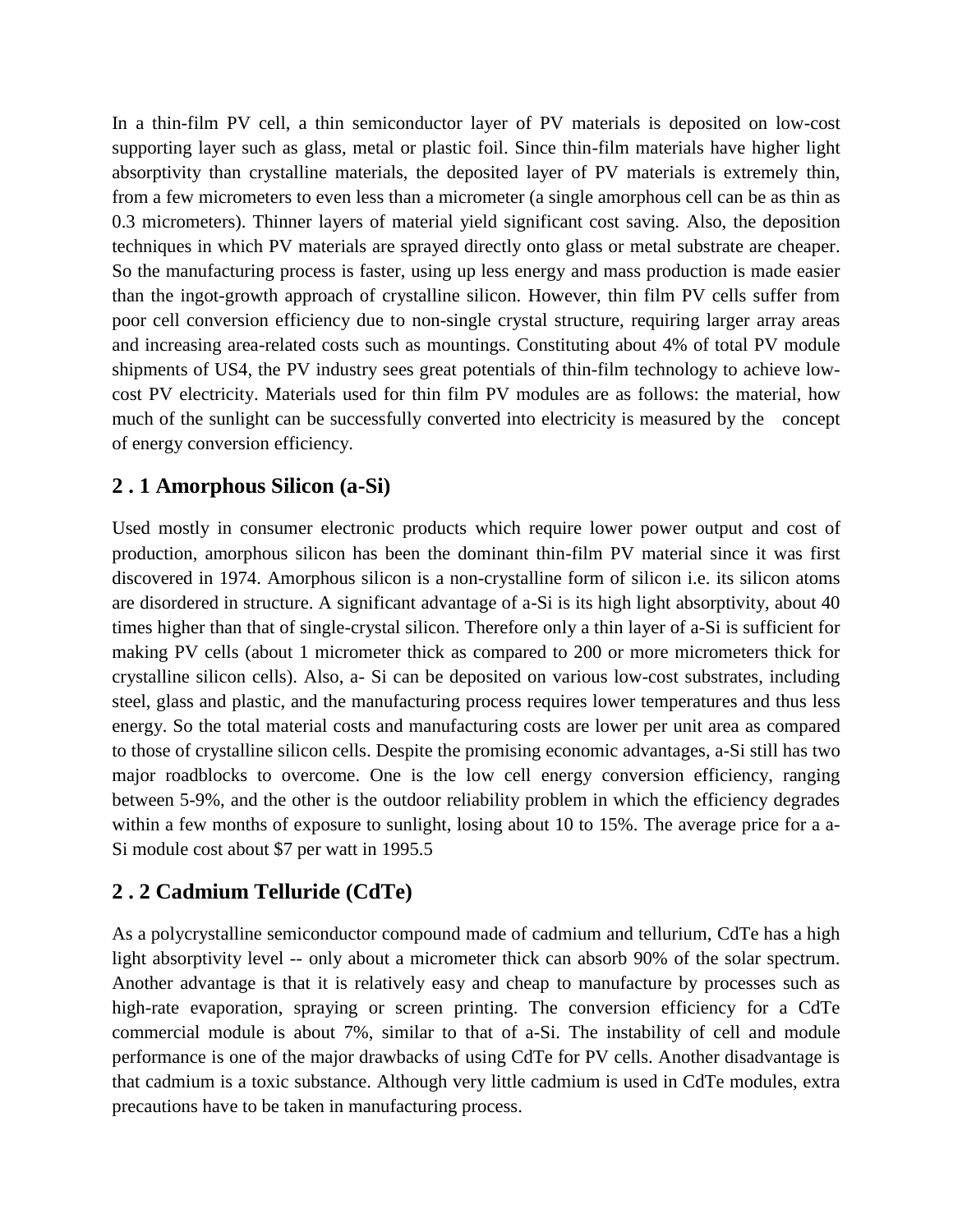#### **2.3 Copper Indium Diselenide (CuInSe2, or CIS)**

A polycrystalline semiconductor compound of copper, indium and selnium, CIS has been one of the major research areas in the thin film industry. The reason for it to receive so much attention is that CIS has the highest "research" energy conversion efficiency of 17.7% in 1996 is not only the best among all the existing thin film materials, but also came close to the 18% research efficiency of the polycrystalline silicon PV cells. (A prototype CIS power module has a conversion efficiency of 10%.) Being able to deliver such high energy conversion efficiency without suffering from the outdoor degradation problem, CIS has demonstrated that thin film PV cells are a viable and competitive choice for the solar industry in the future. CIS is also one of the most light-absorbent semiconductors of 0.5 micrometers can absorb 90% of the solar spectrum. CIS is an efficient but complex material. Its complexity makes it difficult to manufacture. Also, safety issues might be another concern in the manufacturing process as it involves hydrogen selenide, an extremely toxic gas. So far, CIS is not Fundamentals of Photovoltaic Materials commercially available yet although Siemens Solar has plans to commercialize CIS thin-film PV modules.

# **Heat Transfer of Solar PV Panels**

Because solar PV panels interact with their environment and their ref is so low, they passively absorb about 80% of the incoming solar irradiance as heat. This would not be such a problem if not for a 0.5% efficiency loss of the solar PV panels associated with a 1◦K increase of the cell temperature. Because the highest temperatures of solar PV panels recorded are about 70  $\circ$ C, this efficiency loss can be very noticeable, especially true for yesterday's PV arrays that have such a low efficiency to begin with. Therefore, heat transfer plays an important role in the actual output of PV arrays. The three modes of heat transfer are involved with the solar PV array. The main energy input is solar irradiance in the form of shortwave radiation. The solar panel undergoes heat removal by convection, radiation, and conduction. However, the heat conducted is negligible because of the small contact area between the solar array and the its structural framework. The heat removed from the panel is in the form of long wave radiation due to the much colder temperature of the panel compared to the Sun. A schematic of this heat transfer mechanism is shown. It is worth noting that some solar arrays have an anti-reflection coating to decrease reflection losses and increase actual solar irradiance incident on the panel

The temperature of each individual PV cell is a function of its materials, configuration, time of day, rotation of the Earth and environmental factors such as wind, temperature, cloud cover and humidity. To determine the temperature of the solar PV panel a comprehensive heat transfer analysis must be performed.

#### **Cooling Ducts**